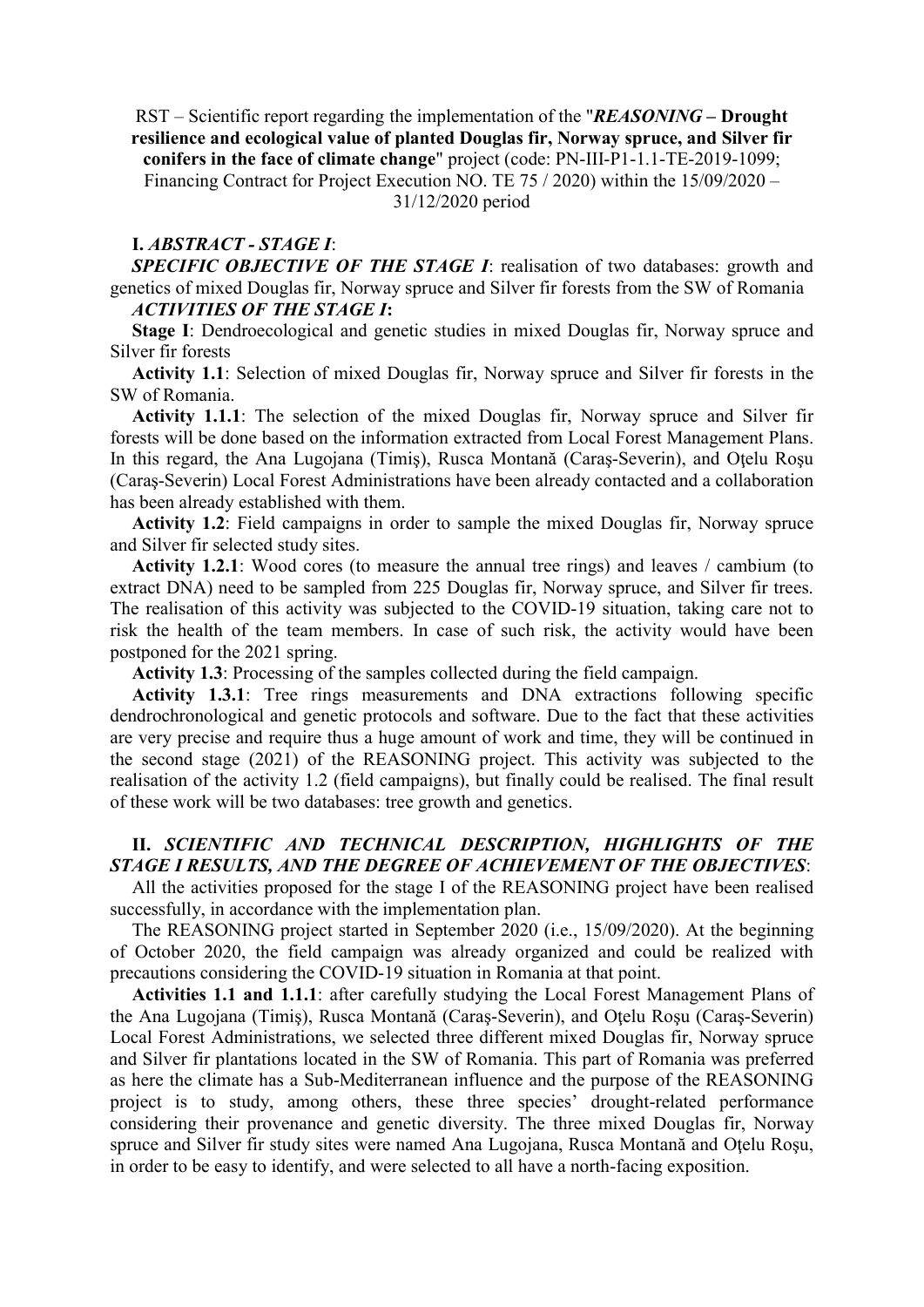Activities 1.2 and 1.2.1: the field campaign took place at the beginning of October 2020. Field sampling consisted in sampling wood cores and leaves / cambium in order to do the dendrochronological and genetic proposed analyses. At each of the three study sites a number of 75 mature trees were randomly selected and sampled: 25 Douglas firs, 25 Norway spruces, and 25 Silver firs. All selected trees (75 trees x 3 sites  $= 225$  trees) were dominant, with similar diameter at breast height (DBH), in order to avoid introducing unwanted noise into the analyses. Only living, healthy trees, with no signs of biotic attack (i.e., insects, fungi), nor wind- or snow-throw affected have been sampled. All sampled trees were situated along the same slope, so micro-site conditions should not largely vary between them either. No mortality events among the studied species were observed during the field campaign at any of the three study sites.

From each of the selected trees (i.e., 225), two wood cores were extracted at standard breast height (i.e., 1.3 m above ground), perpendicular to the slope to avoid compression wood, using increment borers (5 mm diameter; Haglöf, Sweden). These samples will be used to accomplish the first specific objective of the REASONING project: study the historical growth rates (i.e., tree rings) of the Douglas fir, Norway spruce, and Silver fir studied species from the Ana Lugojana, Rusca Montană and Oţelu Roşu study sites located in the SW of Romania.

From exactly the same 225 selected trees, we also took samples of leaves / cambium. This was done either using a telescopic scissor, needed to reach the leaves situated up in the crown, either a very resistant metallic cylinder, needed to extract cambium. These samples will be used to accomplish the second specific objective of the REASONING project: study the genetics of the Douglas fir, Norway spruce, and Silver fir studied species from the Ana Lugojana, Rusca Montană and Oţelu Roşu study sites located in the SW of Romania.

Activities 1.3 and 1.3.1: following the field campaign, we started to process the collected samples (i.e., wood cores, leaves, cambium). Specifically, the wood cores were air-dried, glued to special wood supports, and polished using a series of sand-paper grids until all treerings boundaries were clearly visible. The wood cores were then scanned at 1200 dpi (Epson Expression 11000XL) and started to be measured to the nearest 0.01 mm using the CooRecorder software (Cybis Elektronic & Data, Saltsjöbaden, Sweden). Tree rings measurements are a time consuming activity as it is a very precise process that needs special attention. Thus, this activity will be continued in the second stage (i.e., 2021) of the REASONING project. The final result will be a tree-rings database that will be used to perform dendrochronological and dendroecological analyses in order to compare the growth patterns of the three species (i.e., performance), and to evaluate their drought resistance/tolerance/resilience to past severe drought events (i.e., tree-rings faithfully register the climatic conditions to which the trees are being exposed to during their life). All these analyses could help us understand how these species have historically grown considering that they have all had the same environmental conditions. Furthermore, they will allow us to make estimations on how they will respond in the future to upcoming severe droughts considering the (different) strategies that they have used in the past to cope with such stressful events.

The leaves / cambium were used to extract DNA. For this, 60-70 mg of biological tissue (i.e., leaves / cambium) were first introduced in a 2 ml cylinder together with 2 tungsten balls and milled (30 Hz) for 2-3 minutes using the Tissue Lyser Roche MM400. DNA extraction was then performed following the CTAB protocol [19, 20] that consists of several steps. First step: in order to break the cellular membranes, 1000 ul 2 x CTAB Extraction Buffer (containing CTAB, PVP, and β-mercaptoethanol) and 10-15 µl of Proteinase K, were added to the milled samples that were then introduced into a Thermomix for 30 minutes at 65°C and 550 rotations / minute. Second step: in order to separate and denature some specific proteins, 200 µl of Wet Chloroform were added, and then, in order to eliminate residuals of CTAB and to purify the extracted DNA, 600 µl of Isopropanol (-20 $\degree$ C) and 1000 µl of Wash Buffer (i.e.,